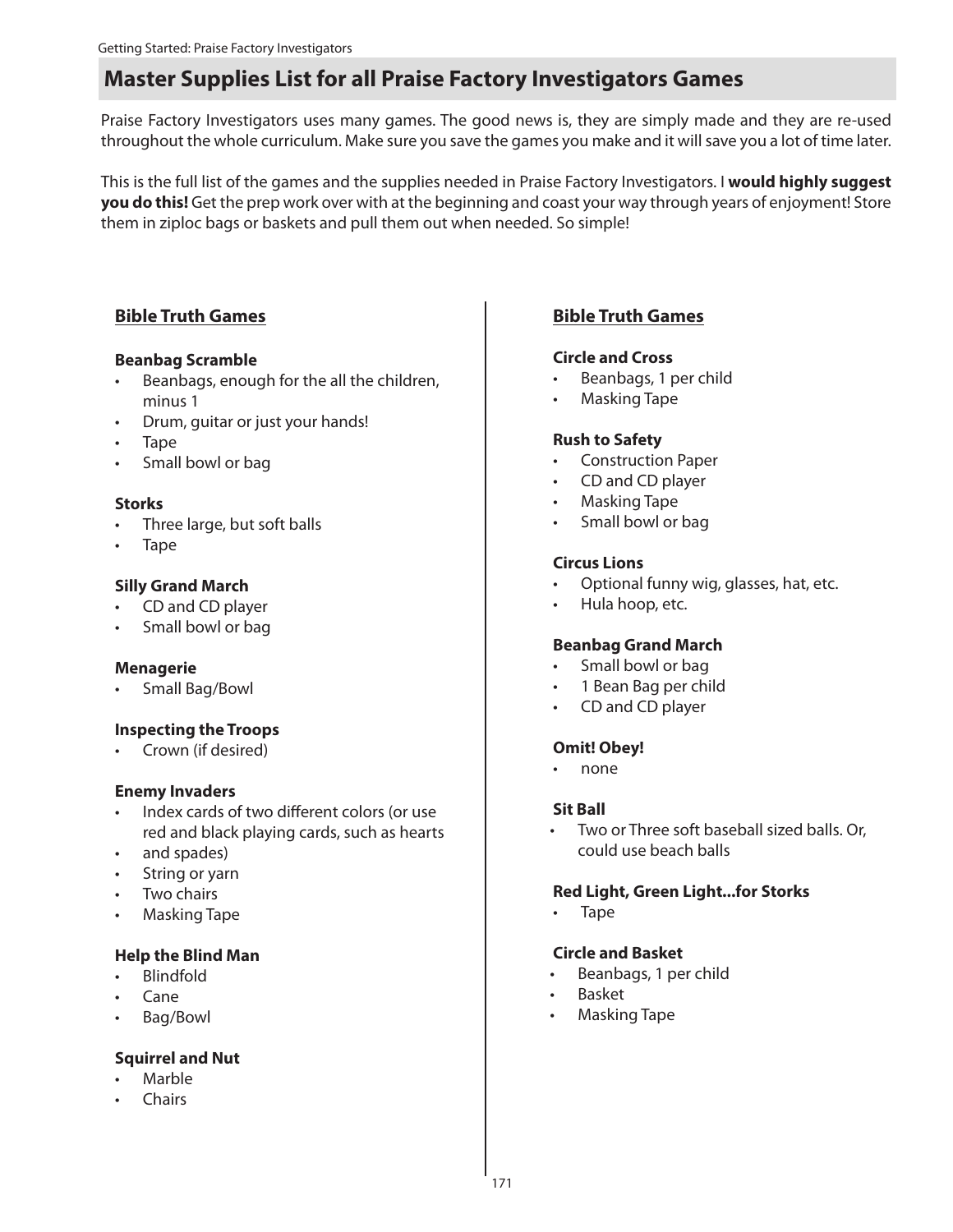#### **Bible Verse Games Simon Says How** • A die • Die Number and Action Chart (see below) **Scrambled Eggs** • Plastic Hollow Easter Eggs, 10 of one color for each team Pen and paper 2 carpet squares or other base marker **Ball Circle Toss** • Foam or other soft surface ball **Cross the Raging River** • Two yardsticks or long pieces of rope  $\lvert \cdot \rvert$ **Duck, Duck, Goose** • none **Mr. Freezie Ball** • Medium size foam or other soft surfaced ball, or tennis ball **Rush to the Store** • 2 large pieces of paper or poster board • A toy shopping cart or shopping bag per team • Empty food or beverage containers such as milk cartons or cereal boxes—one for each word or group of words of the verse (no more than 10 per team) Paper and marker • Bag or jar • Masking tape • Two tables **Paper Boot Shuffle** • 2 large pieces of paper or poster board two paper grocery bags per team a chair per team • paper and marker bag or jar • masking tape **Bible Verse Games Day at the Beach** 2 large pieces of paper or poster board 10 or so various beach items, per team • (shells, sunglasses, beach balls, lotion bottle, fish, sand bucket, shovel, etc.) Paper, marker 1 towel (preferably beach towel) per team **Handball** • A soft-surfaced, medium sized ball, such as a foam ball • Masking tape Paper and markers • Helpful, but optional: colored team "pennies" (jerseys) to identify members of each team. **Forceball** • One kick ball or other rubber ball • Masking tape Yard stick **Frisbee Toss** • 1 or more Frisbees (or bean bag) • Masking tape • marker and paper small container **Memory Verse Limbo** • A broom or other long pole **Hot and Cold Hide** • An object to hide **Balloon Find** 2 large pieces of paper or poster board Paper, pencil, permanent marker • Balloons, at least one per child and up to one per word of verse per team. • 2 Baskets or garbage bags • Masking Tape **Who's Got the Penny? Bible Verse Games Puzzling Wall Ball** Three 11.5" x 17" pieces of one color for each team • Masking Tape • Marker **Verse Hi-Lo** Some long pieces of rope **Hoop n' Holler Take a Step Back Spider Web** • Ball of yarn **Horse Play Verse Tag** • none **Jump for Joy Protectors** towel tube • Masking tape ideally one for every child. **Balancing Act** 10 or so various balance-able items, per team • (erasers, plates, rulers, books, shoes, etc.) Paper, marker • 2 baskets/boxes per team **Bowling Ball Verse** 2-Liter soda bottles Playground or foam ball **Which Way Did It Go?**

#### **All Dressed Up**

- Various items of clothing (shirts, hats, shoes, gloves, coats, pants, dresses, etc.), about 10 per team
- Two baskets or boxes
- Masking tape

• A penny or other small object

- construction paper, two pieces of
- Small Nerf Ball or other soft ball
- 1 hula hoop for every 2 children
- 1 beanbag for every 2 children

- A very long rope or jump rope
- One paper cup for each student
- 2 manila folders or 4 empty paper
- Foam or other soft-surfaced balls,

- 10 Plastic bowling pins or empty
	- Coin
- Beanbag or other small object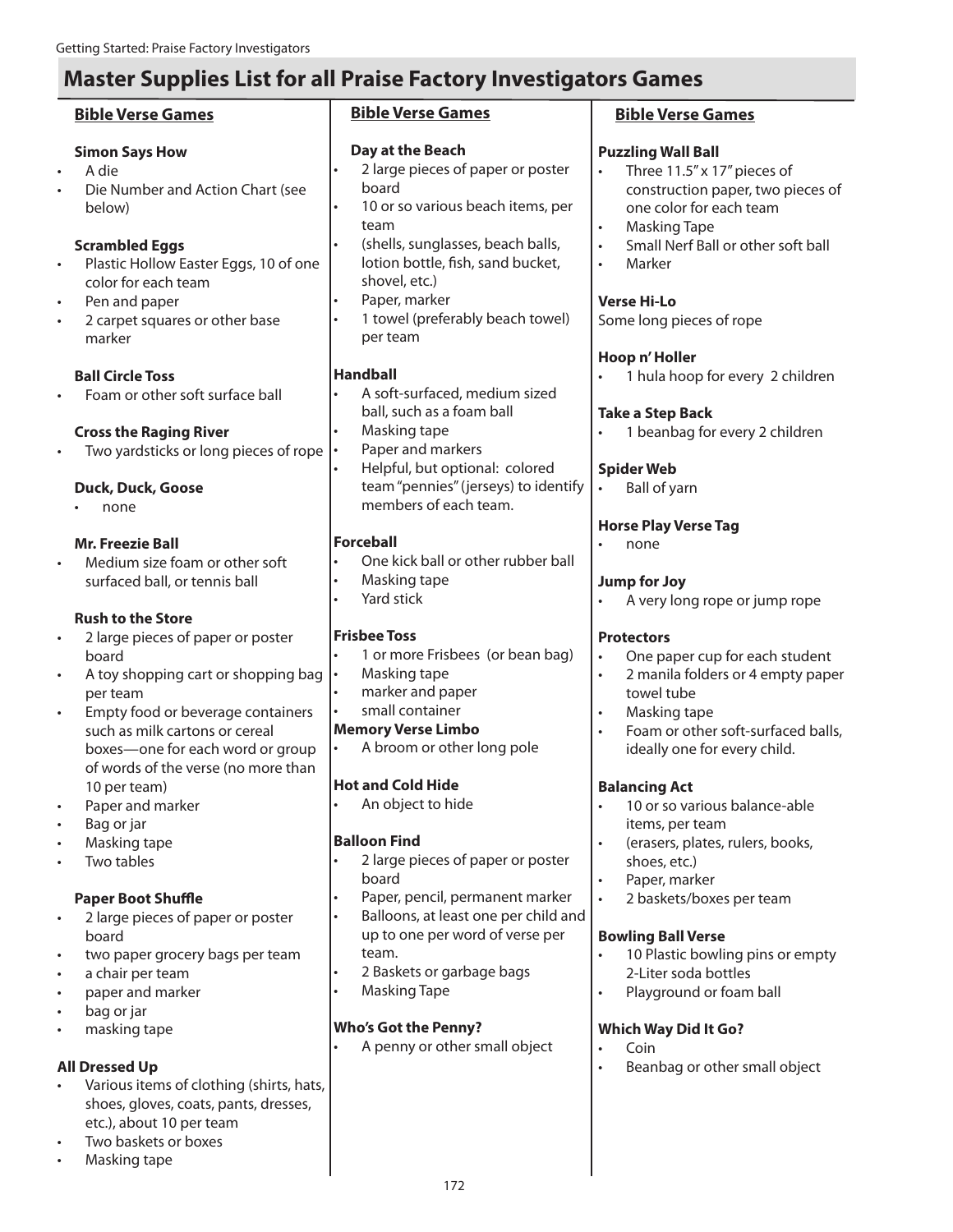### **Story Review Games**

#### **Secret Agent**

- Various detective looking items (a hat, dark glasses, tie, suit, watch, etc)
- Paper and Marker
- Tape

#### **Four Corners**

- Red and Green Construction paper
- 2 rulers
- 4 Large pieces of paper and a Marker
- Masking Tape
- Four small pieces of paper
- Cup or bag
- **Story Review Questions**
- Optional: Team Pennies to differentiate each team

#### **Tell the Truth Basketball**

- 3 baskets
- A ball
- Paper and marker
- Masking Tape

#### **Go Fish**

- Broom stick or pole
- **String**
- U-shaped magnet
- Paper clips, 1 per question
- Construction paper
- **Scissors**
- Basket/Pail

#### **Windsock Wallyball**

- Small ball such as a tennis ball, Nerf or foam ball
- The bottom half of a pantyhose leg
- 16 sheets of variously colored construction paper
- Paper and marker
- Masking Tape

#### **Obstacle Course Quiz**

- Various materials, such as jump ropes, balls, inner tubes, carpet squares, boxes, tunnels made from chairs and bedspreads, etc. to make a simple obstacle course for each team.
- Masking Tape
- Paper/post-it notes & marker/pencil

#### **Story Review Games String Along**

- Ball of string
- **Scissors**
- A jar/bag big enough to fit all the string
- Masking tape
- Paper and marker

#### **I'm Not Looking**

- Beanbag or other small, soft, tossable object
- Masking Tape
- Paper and marker
- 20+ Story Review Questions and other story review questions • Optional: CD player and music

### **Yes, No and Go**

- Paper and Marker
- Tape

#### **Sticky Pad Search**

- Re-stickable scratch pad sheets
- Paper and marker

#### **Balloon Volleyball**

- 20+balloons
- small strips of paper
- pen
- Masking Tape

#### **Spoon and Ball Relay**

- Spoons, one per each team Ping-pong Balls, one per each
- team • Masking Tape
- Baskets: one small one per team; plus, one large one to be shared by all teams.
- Paper and marker/pencil for writing questions and keeping score

#### **Shoe Search and Ransom**

- The children's shoes
- Masking Tape
	- Paper and marker/pencil for writing questions and keeping score

173

#### **Spin the Light**

- Flashlight
- Paper and Marker

### **Story Review Games**

#### **The Answer's in the Tent**

- Various props, objects, costumes, or even pictures from the story, enough for one idea per child at least.
- A small pup tent or blanket and chairs made into a tent
- Paper and pencil/pen to write down questions
- Jar or bag

#### **Frisbee Toss n' Quiz**

- Frisbee
- Paper and Marker
- Masking Tape

#### **Beanbag in the Hole**

- Paper and pencil
- Markers
- Beanbag
- 2' by 2' piece of cardboard
- Tape

#### **Keep It under Your Hat**

- Paper and pencil
- $5+$  hats

#### **Triple Play Baseball**

- 4 carpet squares or construction paper for bases
- 3 balls of different sizes, such as a foam ball, tennis ball, and soccer ball.
- A basket or cardboard box
- Masking tape
- Paper and pencil

Index Cards Paper and Marker

#### **Chair Pile Up**

• Tape

team

**Ring Toss**

rings • OR

• A Chair for every two players

• Optional: Game "Pennies" for easy recognition for members of each

• Pre-made Ring toss board and

• Large piece of cardboard, popsicle sticks, and a child's plastic bracelet

> Paper and marker • Masking Tape